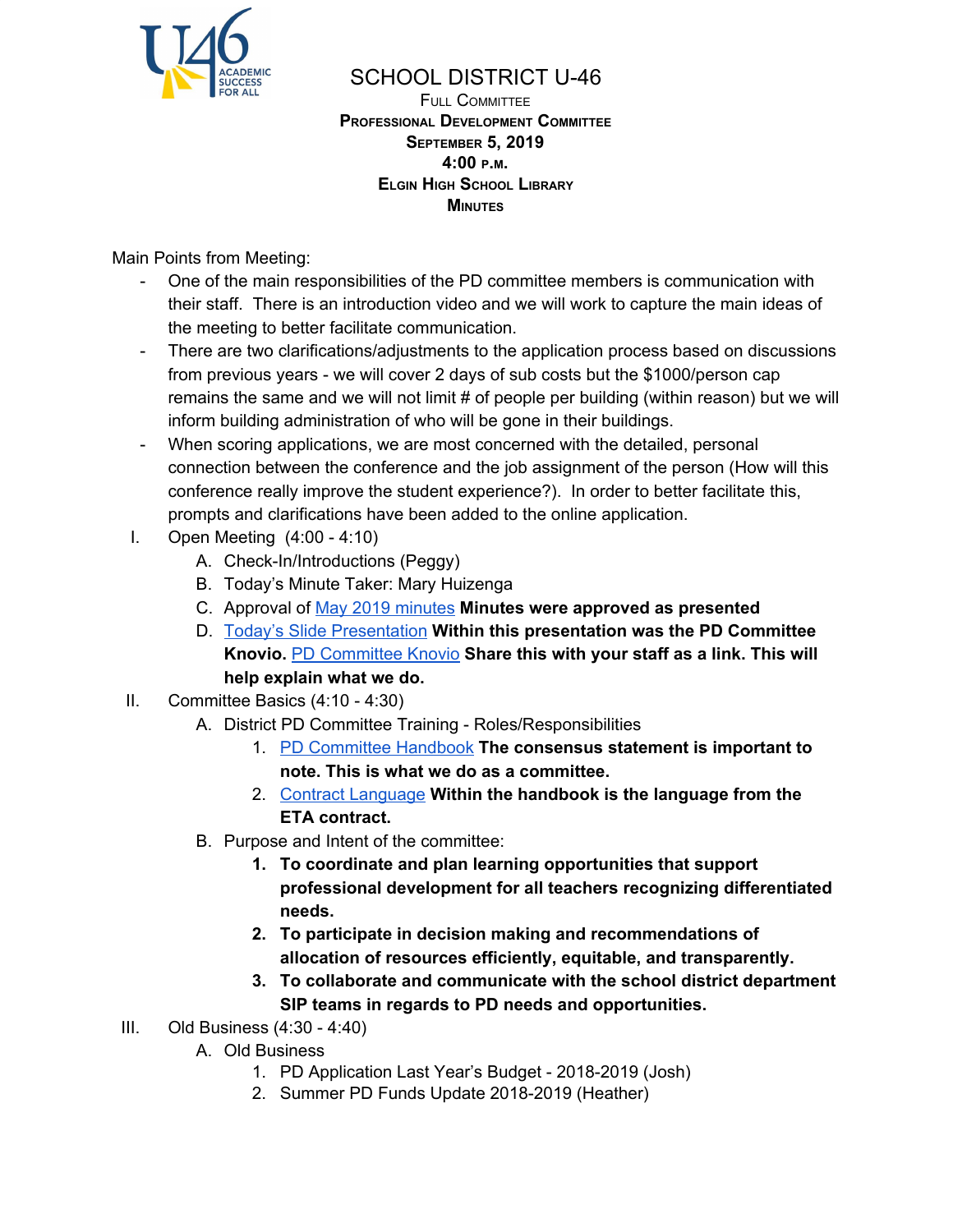

## SCHOOL DISTRICT U-46

## FULL COMMITTEE **PROFESSIONAL DEVELOPMENT COMMITTEE SEPTEMBER 5, 2019 4:00 <sup>P</sup>.M. ELGIN HIGH SCHOOL LIBRARY MINUTES**

- a) Over 200 teams applied, 31 Approved with PD funds, another 54 teams approved through remainder Title funds at their building
- b) About 70% used the funds
- c) Variety of work: Integrated curriculum, SIP, MTSS, AVID, intervention planning, incorporating DL teachers with existing teams, and more
- IV. Budget 2018-2019 (4:40 4:45)
	- A. PD Committee Budget 2019 2020(Josh)
- V. New Business (4:45 5:20)
	- A. Steering Committee (Peggy and Heather)
	- B. Updates from steering committee meeting
		- 1. 2 Days of Sub Coverage No change to per person cap of \$1000
			- a) **No limits on people from building, each application scored on own merit. NEW: Building administration will be notified at the same time as the staff member to help alleviate sub coverage.**
		- **2. No limit per building on attendees - but adding in a communication with building administration to help with coverage issues.**
	- C. Updates to PD [Website](https://www.u-46.org/Domain/6451), Application (Heather)
		- 1. Thank you Tristan and Peggy!
	- D. Scoring Calibration (Peggy)
		- **1. Purpose: all members will be able to score applications and will assist each meeting in the scoring process.**
		- **2. Why?**
			- **a) Too many applications**
			- **b) Equal access to important meeting functions.**
	- E. Scoring Individual and Site-Based Applications (All)
		- 1. When using a rubric, what are the main things to remember when scoring?
			- **a) Many responses are compiled from a checklist**
			- **b) When you get to a box that they are required to explain, this is where a personal connection is important.**
- VI. Next Steps (5:20 5:30)
	- A. Meeting Summary (Peggy)
	- B. Report Out at Building/Department (Heather)
		- 1. New Important Info Email Template
		- 2. PD [Committee](https://bit.ly/2P5ZF1w) Knovio
	- C. Next Meeting: October 3, 2019